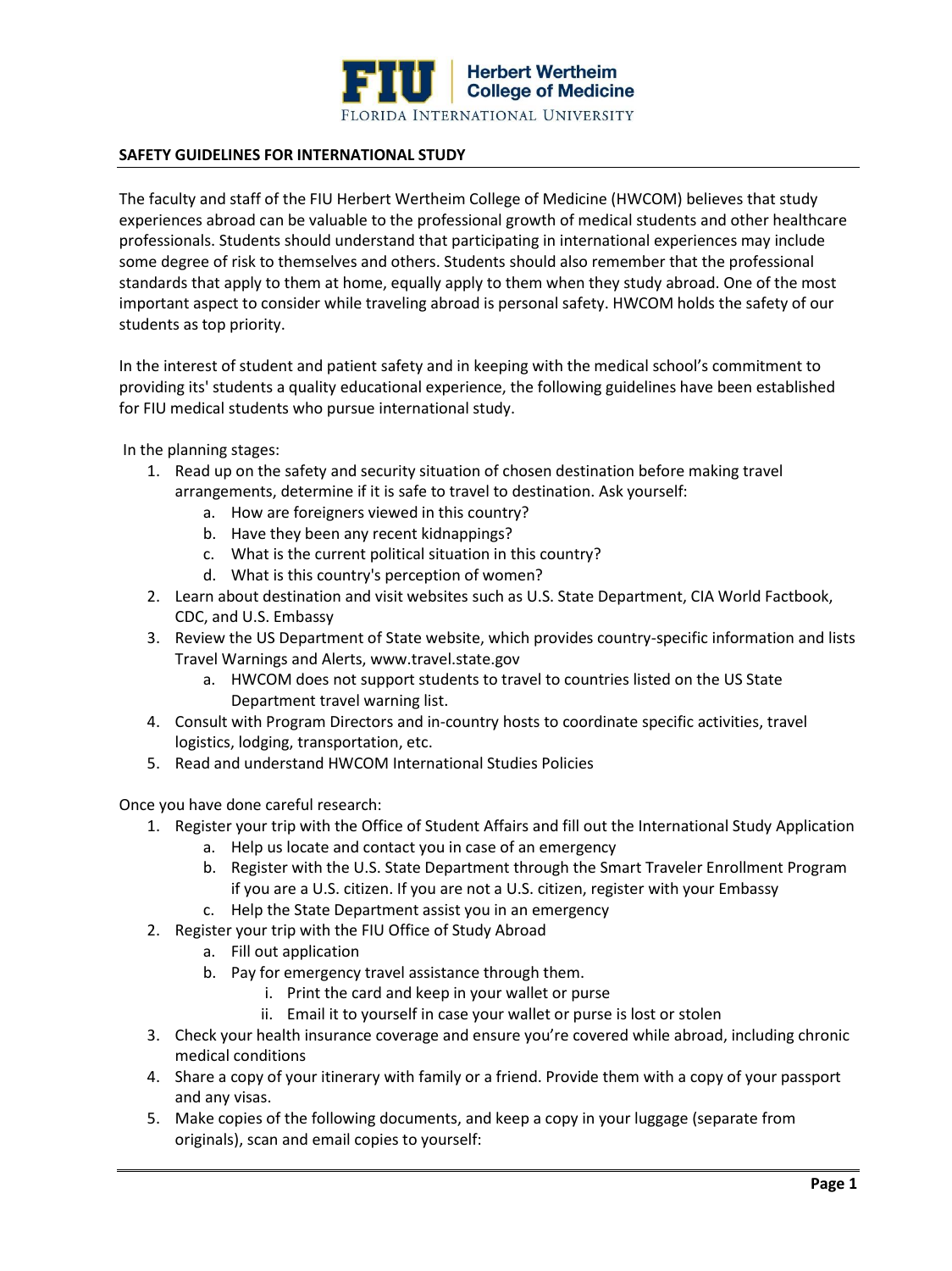- a. Passport identification page
- b. Visa (if applicable)
- c. Driver's license
- d. Insurance cards Credit cards (front and back)
- e. Flight and other travel itineraries
- f. Immunizations and prescriptions
- 6. Schedule an appointment with your primary care physician 6-8 weeks before you depart and discuss:
	- a. Vaccinations (you may need a series over time)
	- b. Traveling with medication
	- c. Other health concerns
- 7. Students must continually monitor the site's safety and security conditions. Since travel warnings may change at any point leading to and during travel.
- 8. Students are highly recommended to attend a Pre-Departure Travel Workshop

Once you are abroad:

- 1. Keep yourself from situations for which you are not trained.
- 2. Get to know the people with whom you are working with. They are an important resource incase anything goes wrong.
- 3. Respect the customs and health practices of the people with whom you are working.
- 4. Remember, your health is as important as the health of your patients. Practice caution while working, eating and traveling.
	- a. While abroad be careful with food, drink bottled or purified water, and do not order beverages with ice.
- 5. Dress appropriately. To earn respect, dress conservatively, observe how local professionals dress, and follow their example.
- 6. Keep some U.S. dollars stashed somewhere safe during your trip. You always want to have backup cash in case of an emergency.
- 7. Danger is relative. Even when you're abroad, you can be just as safe or unsafe as you would back at home (even when traveling in a dangerous place). Always know where you're going and carry yourself confidently.
	- a. If you are headed out alone, leave a note in your room (or update your social media status) about where you are headed, what time you left, and when you plan to return.
	- b. Find taxi or other transportation services that are vetted and that you can trust.
- 8. The media can cause a lot of hype—remember that many of the protests and critical events you'll hear about are usually confined to one place, not a whole city. Try to avoid the problem area, and make sure you fully understand the events in the local and global news context.

What to do in case of an emergency:

If you encounter an emergency while traveling, take the following steps.

- 1. When serious injury or illness has occurred, immediately seek medical treatment at the closest medical facility.
- 2. Call the Office of Student Affairs After Hours Emergency Line at 305-348-0696 or Main Line at 305-348-0644.
- 3. Contact the neares[t U.S. Embassy](https://www.usembassy.gov/) or consular service.
- 4. Contact Cultural Insurance Services International at (855)327-1411, worldwide call (01-312) 935- 1703 (collect calls accepted). U.S. country code 01
	- a. How to make collect call
		- i. Have ready the name, telephone number, area code and country of the person you wish to call. However, be aware that most cell phone providers do not allow collect calls to be made to a cell phone.